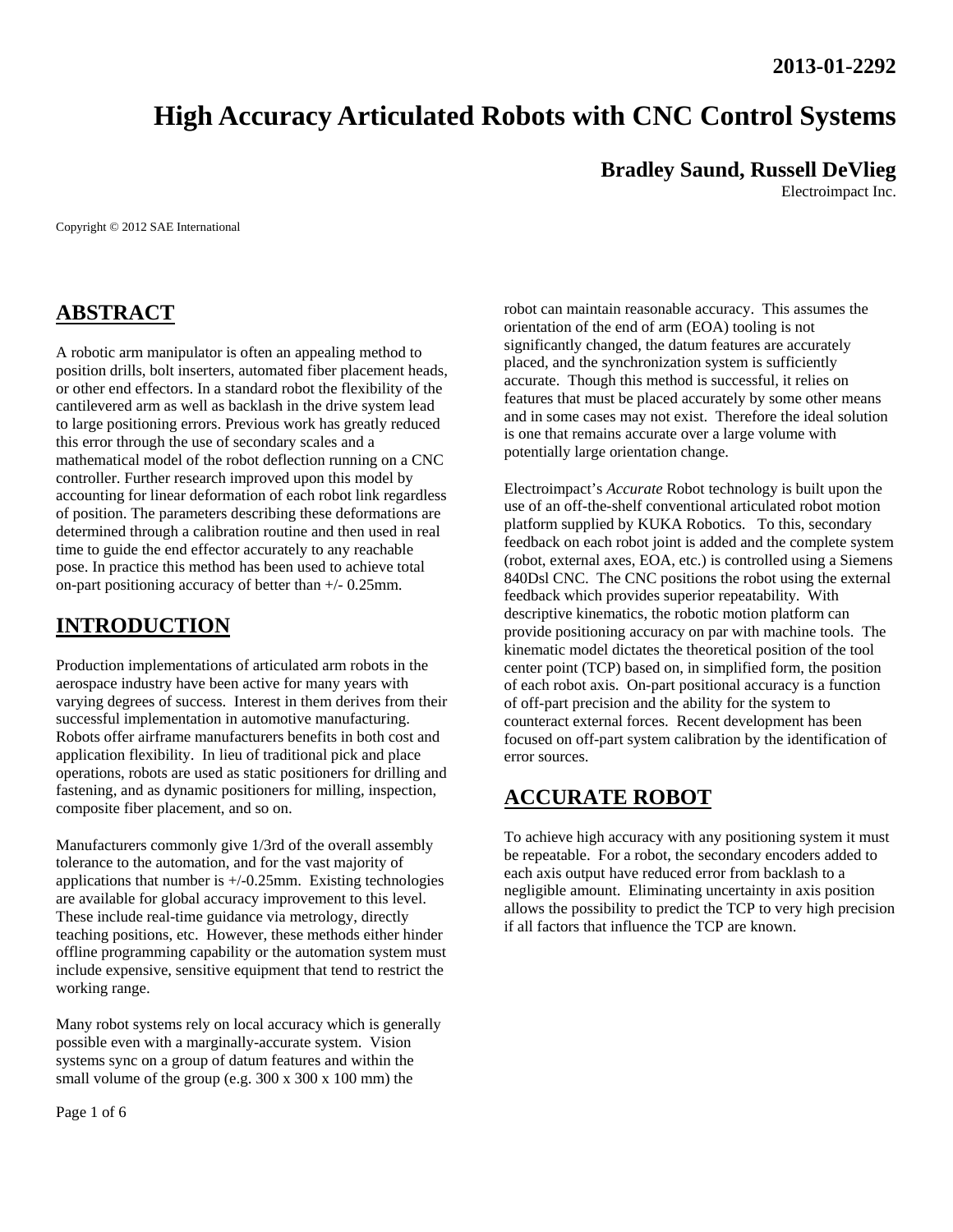

Figure 1: Secondary Encoders

## **MANIPULATOR ERROR**

The following outlines a method of compensation which accounts for geometric offsets and counteracts deformation from the weight of the robot and weight of the payload. In practice this method has been able to position a large serial link robotic arm with ~200kg end effector within 0.15mm (3 sigma error) over a volume of  $2m \times 3m \times 3m$ .

### **Error Associated with a Rigid Link**

Every link of a robot manipulator can be described by 6 parameters that define a transformation between the two connection points of the link:

> $\langle x, y, z \rangle$  positional offsets < α, β, γ > rotational offsets  $A = < x, y, z, \alpha, \beta, \gamma >$

Each of these terms has nominal value and an offset error:

Nominal:  $A = \langle x^*, y^*, z^*, \alpha^*, \beta^*, \gamma^* \rangle$ Error:  $\Delta A = \langle \Delta x, \Delta y, \Delta z, \Delta \alpha, \Delta \beta, \Delta \gamma \rangle$ 



Figure 2: Offset from Nominal

In a rigid link there is exactly one free parameter, θ, allowing motion. In all cases examined here  $\theta$  is a pure rotation, though in general a translational component is also possible. In the simplest case the measurement of theta is exactly the motion of the link offset, however in the general case the offset is Θ(θ). Thus the equation for the final transformation is:

$$
A\text{Rigid}(\theta) = A + \Delta A + \Theta(\theta)
$$

As an example, in the specific case of rotation about γ the parameters are defined as:

$$
x = x^* + \Delta x; y = y^* + \Delta y, \dots \gamma = \theta + (\gamma^* + \Delta \gamma)
$$

### **Additional Error Associated with a Flexible Link**

One of the added challenges of a serial link robotic manipulator over a conventional linear machine is the links of a robotic manipulator are both flexible and experience a large range of forces and torques dependent on position:

$$
\begin{array}{c} f = < f_x, \, f_y, \, f_z > \\ \tau = < \tau_\alpha, \, \tau_\beta, \, \tau_\gamma > \\ F = < f_x, \, f_y, \, f_z, \, \tau_\alpha, \, \tau_\beta, \, \tau_\gamma > \end{array}
$$

These forces and torques cause an additional deflection d(F). In the generalized link geometry, for small deformations there is a linear relationship between each element of force or torque and each element of positional or rotational offsets. Defining  $J_d$  as the Jacobian of  $d(F)$  with respect to F:

$$
d(F) = Jd * F
$$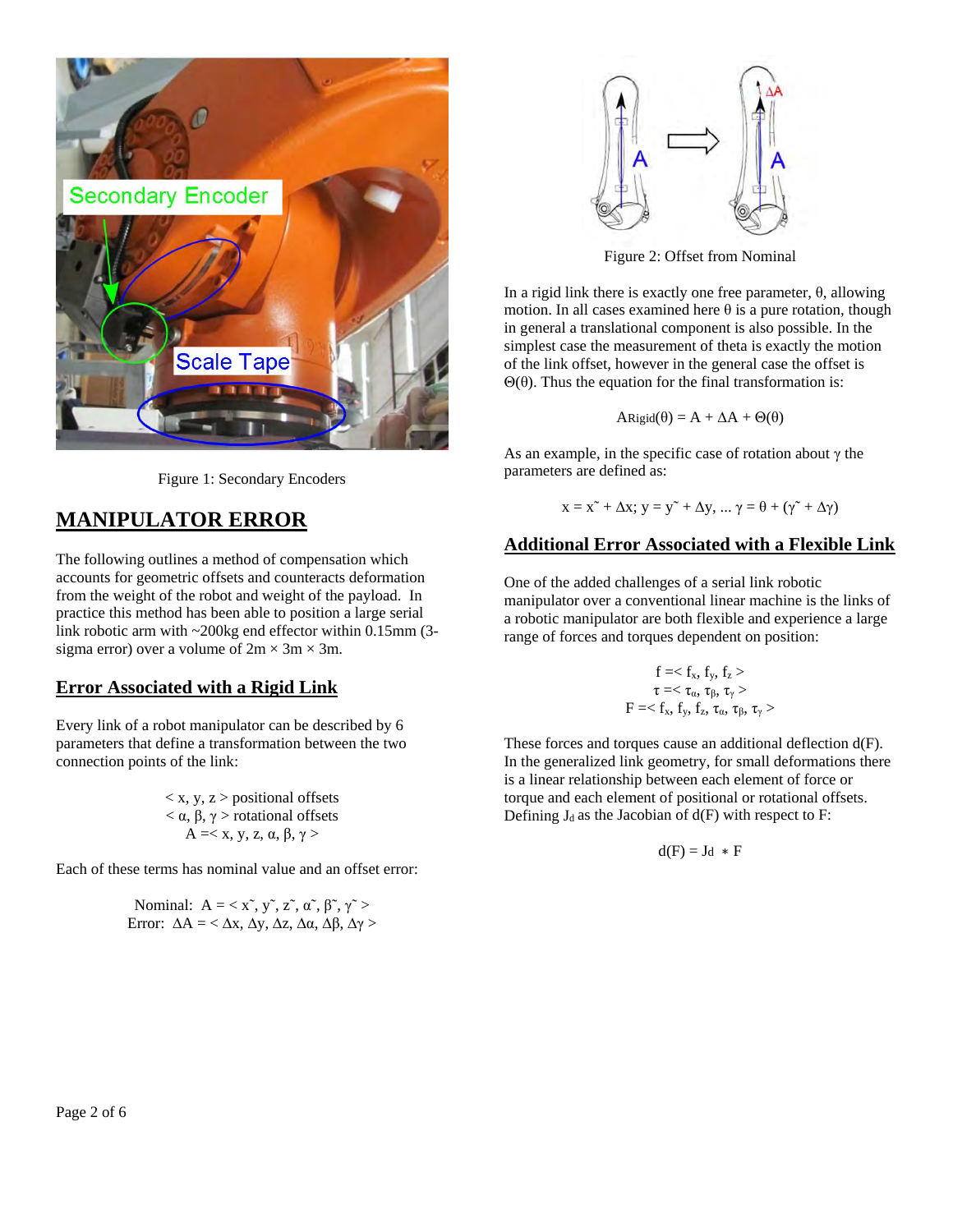

Figure 3: Deformation due to a force

While this error depends on force, it is otherwise independent of the robot position. Adding this error, the equation for the transformation of a non-rigid link becomes:

$$
A(\theta, F) = A + \Delta A + \Theta(\theta) + Jd * F
$$

F for any link and robot position can be computed as the sum of weights and torques applied from the other links, F(X1, X2, X3, ...), however since the deformations are small the equations can be written in closed form as Fapprox(θ1, θ2, θ3, ...). Thus the full transformation for the link is:

$$
A \approx A(\theta_1, \theta_2, \theta_3, ...) = A + \Delta A + \Theta(\theta) + J_d * F_{approx}
$$

### **Modeling the Full Robot**

A typical robotic manipulator is made of multiple serial flexible links. The transformation through multiple links is generated by successively applying the transform through each link. Common methods for storing and applying these transforms use either homogeneous matrices or dual quaternions. Using this model, a function is created for TCP position as a function of the joint angles.

$$
P_{TCP} = A_1 * A_2 * A_3 * ... * A_N
$$

For each link the nominal transform is known, and  $\Delta A$ , J<sub>d</sub>, and Θ(θ) are determined from a calibration routine. Though the secondary measuring system is intended to measure θ directly, the function  $\Theta(\theta)$  includes terms to account for non-concentric measuring system and link axes.

One or more laser tracker spherically-mounted retro-reflectors (SMRs) are mounted on the end-effector enabling a laser tracker to measure the position of the points with a margin of error of approximately 0.05mm. A large set of axis positions are generated that present the robot in a pose that lies inside a chosen working volume. For each robot pose, nominal coordinates for each SMR is generated assuming ∆A and J<sub>d</sub> are zero. The robot is driven to each pose and the position is measured with the laser tracker. Using a least squares nonlinear iterative solver the parameters used to describe ∆A, J<sub>d</sub> and  $\Theta(\theta)$  for each link are determined to minimize the absolute error. These solved parameters, along with the nominal parameters, ultimately form the kinematic description of the robot. The forward and inverse kinematics are executed in real-time using the CNC, correcting for any predicted error.

### **Progression of Calibration and Accuracy**

Full development of the *Accurate* Robot commenced in 2008. Since then, there have been notable iterations – each presenting solutions to prior limitations.

#### **Initial Development System**

The prototype *Accurate* Robot was built upon a KUKA KR360-2 robot. The robot was fitted with magnetic tape scales on the output of each axis and the controls were exchanged with a Siemens 840Dsl CNC to enable direct use of the added scale feedback. Early calibrations utilized a single SMR located at the TCP for data collection. Testing showed that in practice the EOA orientation accuracy was relatively poor, and for systems utilizing multiple TCPs, the model was not acceptable.

To improve on the accuracy of orientation, two additional SMRs were added to the EOA for data collection to provide a 6 degree of freedom (DOF) position measurement. 50 randomly generated robot poses were used to solve for the selected kinematic parameters. The working volume  $\left(\sim 1.5 \text{m x}\right)$ 1.5m x 0.5m) and axis ranges were limited - not allowing for large orientation variability, and poses were used that mimicked a general drilling application. Applying an abbreviated variation of the model described resulted in a solved accuracy of +/-0.25mm. In practice, the validity of the model was limited to positions well inside the calibrated volume and the validated accuracy was found to be worse than the solved accuracy. It did, however, provide a good starting point with high optimism for improvement.

#### **Initial Production Implementation**

A number of items were revisited for the production variant of the *Accurate* Robot in order to bring the true working accuracy down to a comfortable level below +/-0.25mm.

The secondary feedback encoder resolution was increased 50x, going from a 1mm signal period to 0.02mm (not including interpolation). To bring the functional accuracy in line with the solved accuracy, more data was needed for calibration. The number of robot poses used was increased from 50 to 200. Flexible link terms were included for major structures, such as the robot base, and the first and second main links. An empirical minimization process was performed to reduce the number of flexibility terms to eight.

Results showed significant improvement in accuracy and an increase in the calibrated volume. In a 2m x 2m x 1m volume, the 3-sigma accuracy ranged from  $+/-0.1$ mm to  $+/-0.2$ mm,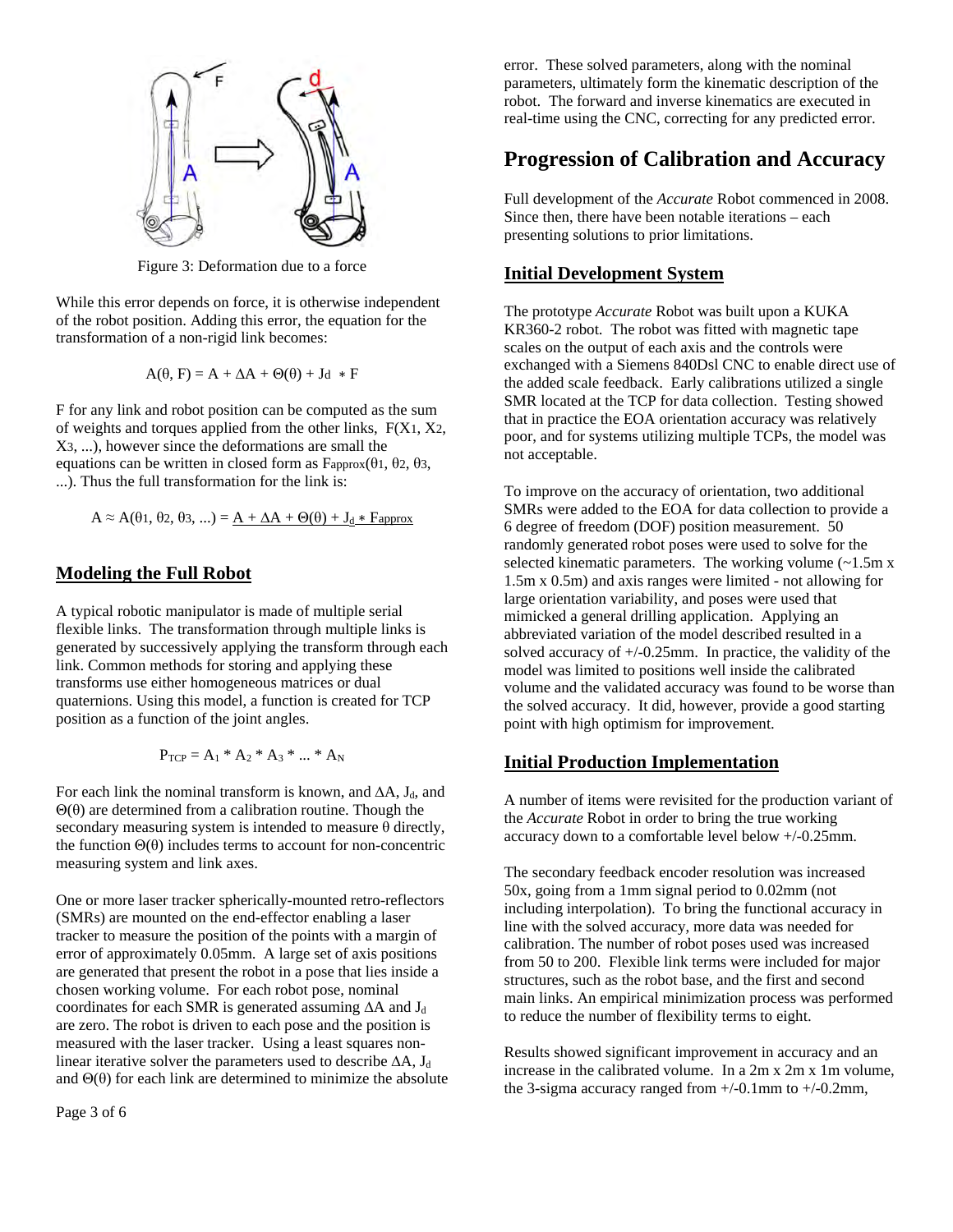including significant EOA orientation change (+/-90 degrees). Orientation accuracy was sufficient yielding a combined accuracy of +/-0.2mm using two TCP locations 150mm apart.



Figure 4: Error After Calibration Of Initial Implementation

### **Latest Production Implementation**

The latest implementation of the *Accurate* Robot utilizes absolute secondary position feedback which was previously not compatible with the CNC. Though no improvement in accuracy was noted due to these encoders, the ease of setup and reliability due to generous alignment tolerances and the elimination of axis position referencing have proven to be a significant upgrade.

With 600 points in the calibration data set, it was desirable to minimize the duration of data collection to limit affects from temperature change and degradation in laser tracker accuracy. As a result, the laser tracker was integrated with the CNC which minimized delay between measurement completion and robot motion execution. Collection of 600 points in 200 robot poses was reduced to 2-3 hours.

Page 4 of 6 Continued testing and development indicated the kinematic model remained sensitive to the selected working volume and calibrated axis ranges. It was determined that some of the geometric error terms were artificially compensating for what were actually errors due to link flexibility. This led to the development of a more accurate flexibility model, and a reduction in usage of non-linear geometric terms. Flexibility was shown to be significant in areas that were initially assumed very rigid. With a higher dependence on modeling the robot's flexibility, the latest implementation has proven to be far less sensitive to the working volume. Joints can be fully exercised. In practice, this method has been shown to provide an off-part accuracy of +/-0.13mm to +/-0.18mm in a 3m x 3m x 2m volume with no restriction on EOA orientation.



Figure 6: Error After Calibration Of Latest Implementation

### **Additional Axes and Other Sources of Error**

To increase the working volume of robotic positioning systems, the robot is often mounted to external axes. In most cases, external axes are linear, though rotary positioners are possible. To maintain acceptable accuracy, these external axes must be calibrated.



Figure 7: A Robotic Arm Mounted On a Linear Axis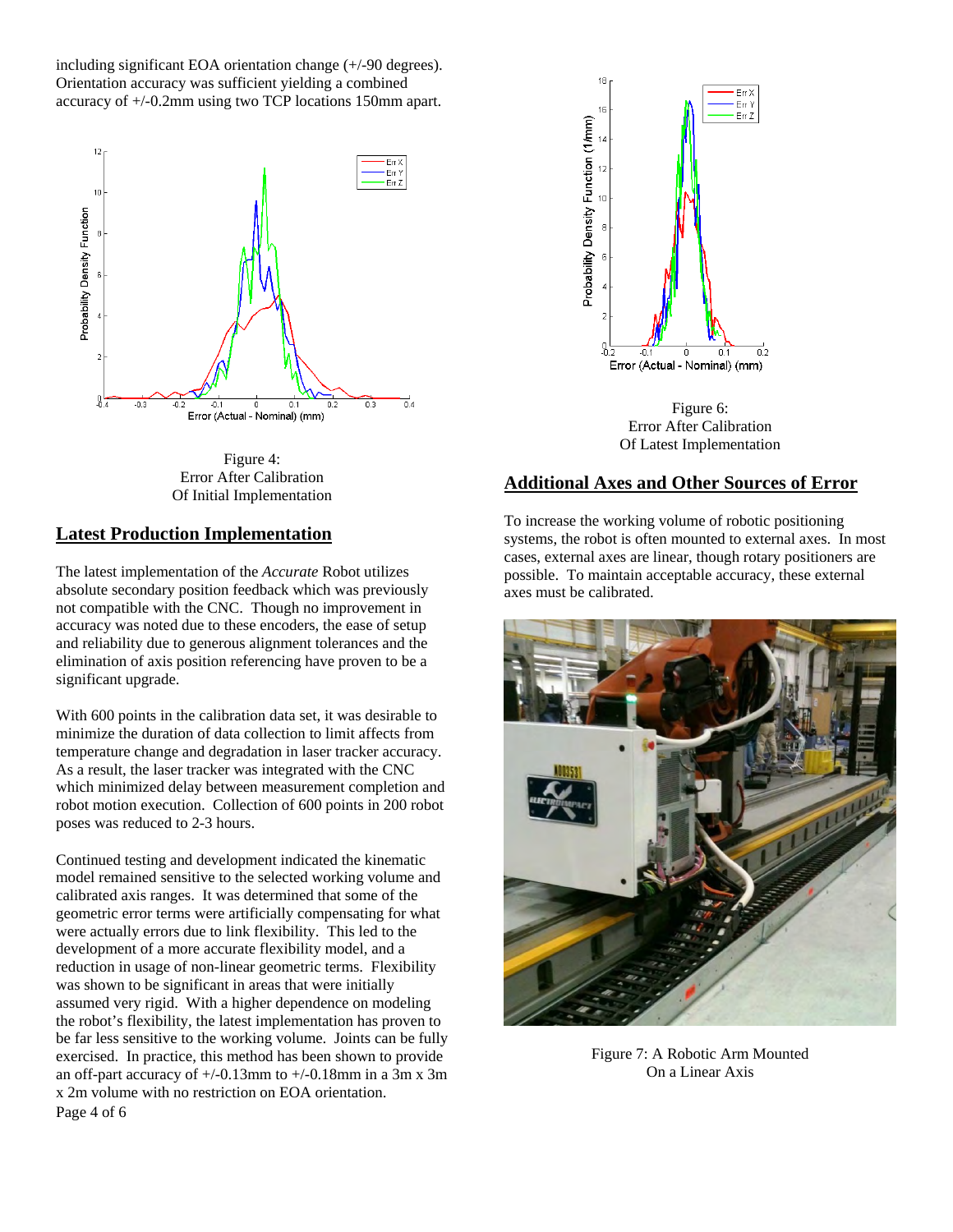Using a single linear axis as an example, the robot is mounted to a servo-controlled sled. Misalignment of guide rails, deflection of the bedway, gear/rack error, and so on, contribute directly to error at the EOA. In many cases, the error is magnified. For short axes, a continuous function for the error can be valid, where:

 $\Delta A(x) = \langle \Delta x(x), \Delta y(x), \Delta z(x), \Delta \alpha(x), \Delta \beta(x), \Delta \gamma(x) \rangle$ 

However, longer axes may exhibit discontinuous error or contain local anomalies. Modeling of external axes is included in the forward kinematic chain:

 $P_{\text{TCPwithExAx}} = A_{\text{ExAx}} * \Delta A_{\text{ExAx}} * A1 * A2 * A3 * ... * AN$ 

Other sources of error can still exist depending upon the installation site and machine configuration, however many are difficult to predict or potentially require a network of sensors to detect. These can include foundation stability, external forces from tugging or dragging cable management systems, significant temperature variation, and so on.

## **CONCLUSION**

The robotic arm is an appealing method to position process heads used for aerospace assembly tasks. Without calibration, large positioning errors are typical using a standard robot due to the flexibility of the links and backlash in the drive system. Global accuracy is ideal without external metrology sources. Previous work has greatly reduced positioning error through the use of secondary scales and a mathematical model of the robot deflection. Further research has improved accuracy and decreased the need to limit the robot's working volume by accounting for linear deformation of robot links regardless of robot position. These parameters are determined through a calibration routine and utilized in real-time as the forward kinematic model in the CNC controller. In practice, this method has been shown to provide an off-part accuracy of +/- 0.13mm to  $+/-0.18$ mm in a 3m x 3m x 2m volume with no restriction on EOA orientation.

## **REFERENCES**

DeVlieg, Russell, "High-Accuracy Robotic Drilling/Milling of 737 Inboard Flaps", SAE international, 2011

Paul, Richard, Robot Manipulators, The MIT Press, Cambridge MA, 1986